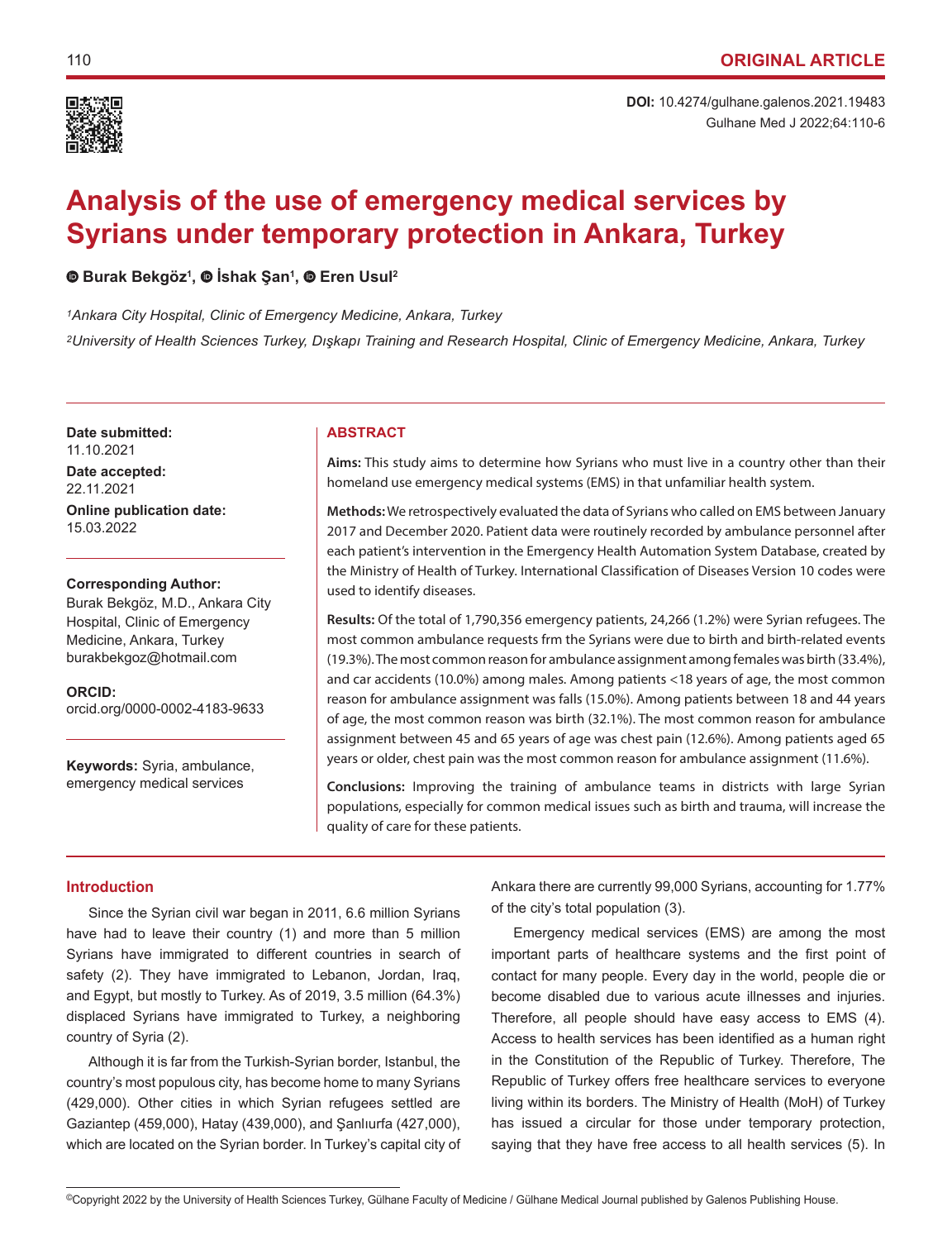this context, like other health services, EMS are offered free of charge to Syrians.

Studies on Syrians have largely focused on costs and access to health care. Karakuş et al. (6) and Gulacti et al. (7) evaluated the cost of Syrian patients to the healthcare system. However, few studies have focused on the use of EMS by Syrians, such as Altıner and Yeşil (8). This study aimed to examine how Syrians living under temporary protection in Ankara, Turkey use EMS.

## **Methods**

## **Procedures**

We retrospectively evaluated the data of Syrians who called on EMS for emergency assistance between January 2017 and December 2020. Also, provide the territory/region/hospital (s) where the patients are referred to in the database evaluated for this study. Ethics approval of the study was obtained from the University of Health Sciences Turkey, Dr. Abdurrahman Yurtaslan Oncology Health Application and Research Center Non-Invasive Ethics Committee (ref. no.: 2020-92; date: October 06, 2021).

The patients were routinely recorded by ambulance personnel (doctors, paramedics and emergency medical technicians) in the Emergency Medicine Automation System (ASOS) Database, created by the MoH of Turkey. International Classification of Diseases Version 10 codes are used to identify diseases. The data recorded in the ASOS Database by the ambulance personnel are also checked for possible errors by the Ankara EMS Command and Control Center.

To identify each patient in the ASOS Database, it is necessary to enter a name and surname as well as an ID number. For Turkish citizens, this ID number is the Identity Number of The Republic of Turkey, which is unique to each citizen. Non-citizens of Turkey are given a separate ID number by the Directorate General of Migration Management. In order to filter Syrians from the database among all other non-citizen patients, unique ID numbers of Syrians were obtained from the Directorate General of Migration Management. The data of the patients with these ID numbers were then exported from the ASOS Database.

**Table 1. Total number of cases of the Ankara EMS\***

#### **Endpoints**

In the study, the records of ambulance assignments made because of an emergency call to the 1-1-2 Emergency Call Center between 2017 and 2020 was retrieved from the ASOS database. From these data, age, gender, and nationality of the patients, reasons for the emergency calls, case diagnoses, hospitals where the cases were transferred, and the districts of the case variables were included in the study. Data were categorized according to the nationality of the patients as Turkish citizens, Syrians, and others. It was evaluated whether there was a difference between Turkish citizens and Syrians in terms of age, gender, and nationality of the patients, the reasons for the emergency calls, case diagnoses, the hospitals where the cases were transferred, and the districts of the cases.

#### **Statistical Analysis**

Data were extracted from ASOS in Excel format (Microsoft Excel 2016-Microsoft Corp., Redmond, WA, USA). The extracted data were then exported to IBM Statistical Package for the Social Sciences 25.0 (IBM Corp., Armonk, NY, USA) and analyzed statistically. Descriptive statistical methods (frequency, percentage, mean, standard deviation) were used to evaluate the study data.

#### **Results**

In the 4 years between January 1, 2017, and December 31, 2020, Ankara EMS had a total of 1,790,356 emergency patients, of whom 24,266 were Syrians. The ratio of Syrian patients to the total was 1.2%. The number of cases of Turkish citizens was 1,368,860 (76.5%). The number of patients other than Turkish citizens and Syrians was 397,230 (Table 1). The mean age of Syrian patients was 28.5±18.2 years and 56.5% of them were women. The mean age of Turkish citizens was 50.5±24.8 years and 49.6% of them were women.

## **Reasons for ambulance calls**

The most common ambulance calls of Syrians were due to labor and pregnancy emergencies (19.3%). Other reasons were falls (6.3%), abdominal pain (6.3%), traffic accidents (6.1%), and anxiety (4.9%), respectively. In 2020, 915 Syrian patients with a

| Year         | <b>Population</b><br>(Ankara)    | <b>Total number</b><br>of cases | <b>Turkish citizens</b> |                     | <b>Syrians</b>            |                     | <b>Others</b>      |                       |  |  |
|--------------|----------------------------------|---------------------------------|-------------------------|---------------------|---------------------------|---------------------|--------------------|-----------------------|--|--|
|              |                                  |                                 | Number of<br>cases      | % in total<br>cases | <b>Number</b><br>of cases | % in total<br>cases | Number of<br>cases | $%$ in total<br>cases |  |  |
| 2017         | 5,445,026                        | 417,153                         | 320.819                 | 76.9                | 6,045                     | 1.4                 | 90,289             | 21.7                  |  |  |
| 2018         | 5,503,985                        | 436,762                         | 336,539                 | 77.1                | 5,937                     | 1.4                 | 94,286             | 21.5                  |  |  |
| 2019         | 5,639,076                        | 458,369                         | 345.129                 | 75.3                | 6,160                     | 1.3                 | 107,080            | 23.4                  |  |  |
| 2020         | 5,663,322                        | 478.072                         | 366,373                 | 76.6                | 6,124                     | 1.3                 | 105,575            | 22.1                  |  |  |
| <b>Total</b> |                                  | 1,790,356                       | 1,368,860               | 76.5                | 24,266                    | 1.4                 | 397,230            | 22.1                  |  |  |
|              | *EMS: Emergency medical services |                                 |                         |                     |                           |                     |                    |                       |  |  |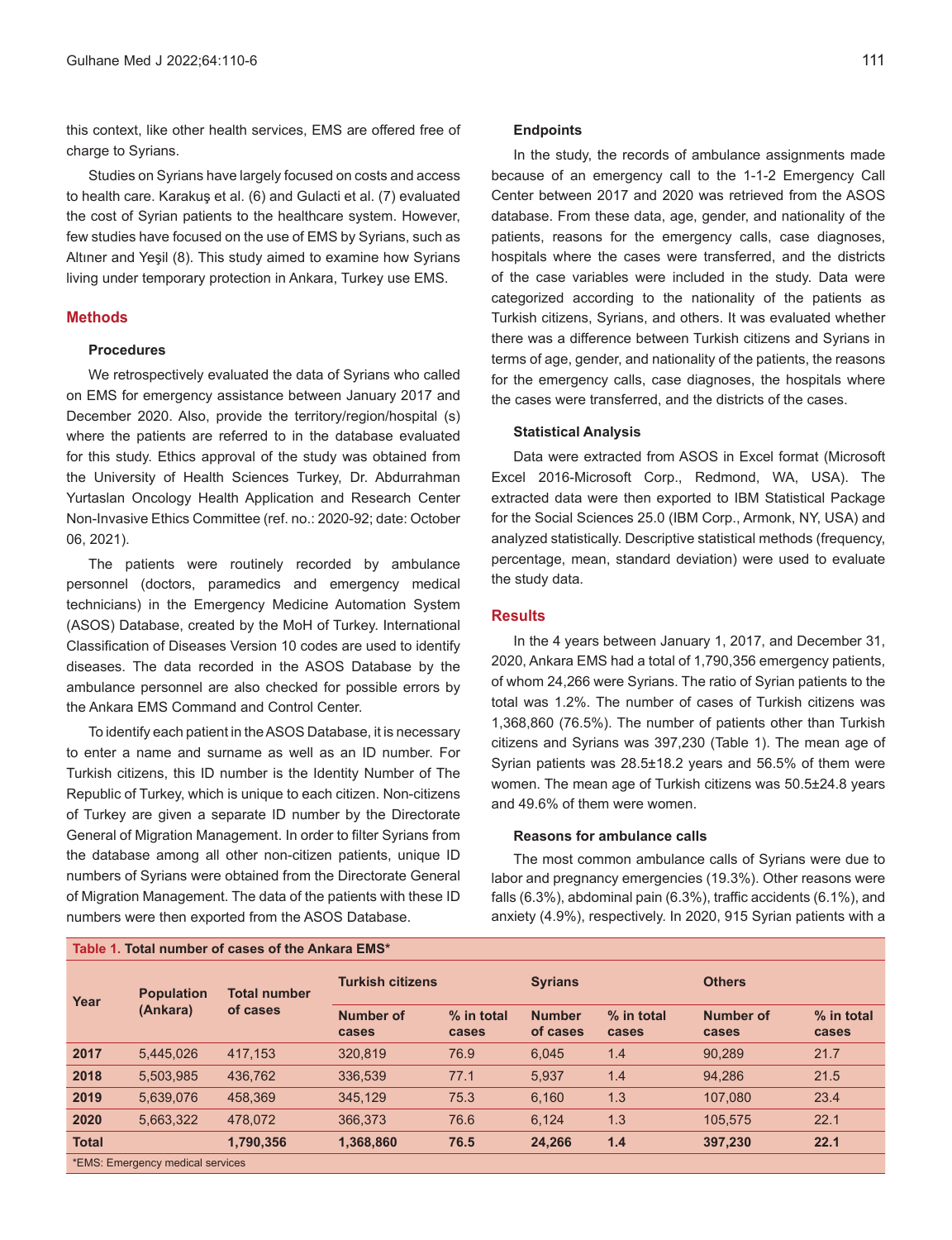pre-diagnosis of Coronavirus disease-2019 were assigned an ambulance.

Turkish patients called for an ambulance most frequently because of chest pain (7.3%). Other reasons were falls (6.6%), traffic accidents (6.6%), anxiety (5.7%), and nausea-vomiting (4.3%), respectively. The most common reasons for ambulance assignment of patients by years are given in Table 2.

#### **EMS diagnoses**

The most common reason for ambulance assignment among Syrian female patients was labor and pregnancy emergencies (33.4%), while it was car accidents (10.0%) among Syrian male patients. In Syrian patients <18 years of age, the most common reason for ambulance assignment was falls (15.0%). The most common reason for ambulance assignment among <18-yearold Syrian female patients was again labor and pregnancy emergencies (16.2%), while it was falls (19.2%) among <18-yearold Syrian male patients. Among the Syrian patients aged 18- 44 years, the most common reason for ambulance assignment was labor and pregnancy emergencies female patients (49.7%), while it was traffic accidents among male patients (12.6%). The most common reason for ambulance assignment among Syrian patients aged 45-65 years was chest pain (12.6%), which was also the most common reason for ambulance assignment among male and female patients in this age group when considered separately (8.6% among women, 17.3% among men). Among Syrian patients >65 years of age, chest pain was the most common reason for ambulance assignment both among all

patients (11.6%) and for each gender (10.2% among women, 13.0% among men) (Table 3).

In Turkish patients, the most common diagnosis was anxiety (7.9%) in female patients, while it was chest pain in male patients (9.2%). In Turkish patients under 18 years of age, the most common diagnosis was falls in both men and women (16.1% vs 11.1%). Turkish female patients in the 18-44 age group called an ambulance most frequently because of anxiety (14.7%), while male patients called because of traffic accidents (17.0%). Among Turkish patients aged 45-65 years, the most common diagnosis was anxiety in females (9.3%) and chest pain in males (14.9%). Among Turkish patients aged more than 65 years, women most frequently called for an ambulance because of falls (7.7%), while men called because of chest pain (10.0%).

#### **Transfer to facilities**

Of all Syrian patients, 85.1% were transferred to a hospital. Since 13.6% of these patients refused to be transferred to a hospital, the ambulance teams did not perform such interventions. Of these patients, 0.7% were diagnosed as dead at the scene and 0.6% were not transferred to a hospital because they were treated at the scene. Most of the Syrian patients (79.7%) were transferred to training and research hospitals and 19.0% were transferred to secondary care hospitals. In total, only 1.2% of these patients were transferred to university or private hospitals.

Turkish patients were mostly transferred to training and research hospitals (59.0%). Of them, 23.1% were transferred to secondary care hospitals. Those transferred to a university

| Table 2. Reasons for ambulance calls by Turkish citizens and Syrians over the years |                            |                 |                 |                 |                 |                   |  |  |  |
|-------------------------------------------------------------------------------------|----------------------------|-----------------|-----------------|-----------------|-----------------|-------------------|--|--|--|
|                                                                                     |                            | 2017            | 2018            | 2019            | 2020            | <b>Total</b>      |  |  |  |
| Turkish citizens                                                                    | Chest pain, $n$ $(\%)$     | 22,292(6.9)     | 24,660 (7.3)    | 27,918 (8.1)    | 24,599 (6.7)    | 99,469 (7.3)      |  |  |  |
|                                                                                     | Falls, $n$ $%$ )           | 20,193(6.3)     | 24,724 (7.3)    | 26,046 (7.5)    | 19,918 (5.4)    | 90,881(6.6)       |  |  |  |
|                                                                                     | Traffic accidents, n (%)   | 20,911 (6.5)    | 26,686 (7.9)    | 24,515(7.1)     | 18,631(5.1)     | 90,743(6.6)       |  |  |  |
|                                                                                     | Anxiety, n (%)             | 20,085(6.3)     | 21,196(6.3)     | 21,545(6.2)     | 15,466(4.2)     | 78,292 (5.7)      |  |  |  |
|                                                                                     | Nausea and vomiting, n (%) | 14,257(4.4)     | 15,539(4.6)     | 16,674 (4.8)    | 12,925(3.5)     | 59,395 (4.3)      |  |  |  |
|                                                                                     | Other causes, n (%)        | 223,081 (69.5)  | 223,734 (66.5)  | 228,431 (66.2)  | 274,834 (75.0)  | 950,080 (69.4)    |  |  |  |
|                                                                                     | Total, $n$ $%$ )           | 320,819 (100.0) | 336,539 (100.0) | 345,129 (100.0) | 366,373 (100.0) | 1,368,860 (100.0) |  |  |  |
|                                                                                     |                            |                 |                 |                 |                 |                   |  |  |  |
|                                                                                     | Birth, $n$ $%$ )           | 1,230(20.3)     | 1,140(19.2)     | 1,092(17.7)     | 1,215(19.8)     | 4,677 (19.3)      |  |  |  |
|                                                                                     | Falls, $n$ $%$             | 382(6.3)        | 426 (7.2)       | 369(6.0)        | 348(5.7)        | 1.525(6.3)        |  |  |  |
|                                                                                     | Acute abdomen, n (%)       | 397(6.6)        | 366(6.2)        | 392(6.4)        | 369(6.0)        | 1.524(6.3)        |  |  |  |
|                                                                                     | Traffic accidents, n (%)   | 390(6.5)        | 437 (7.4)       | 348(5.6)        | 300(4.9)        | 1.475(6.1)        |  |  |  |
| <b>Syrians</b>                                                                      | Anxiety, n (%)             | 301(5.0)        | 298(5.0)        | 336(5.5)        | 261(4.3)        | 1.196(4.9)        |  |  |  |
|                                                                                     | Other causes, n (%)        | 3.345(55.3)     | 3.270(55.1)     | 3.623(58.8)     | 3.631(59.3)     | 13.869 (57.2)     |  |  |  |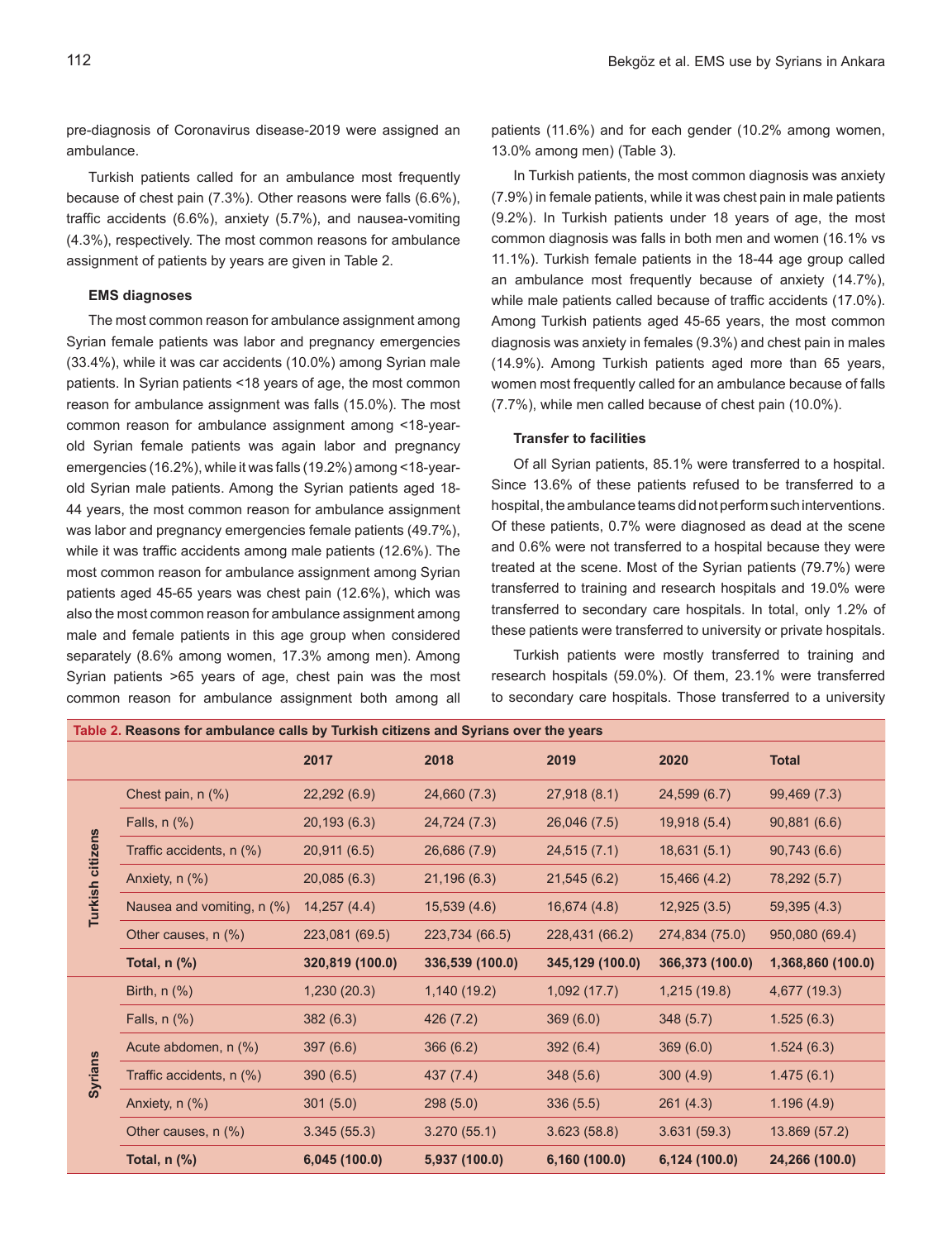hospitals were 10.0% of all Turkish patients. Among Turkish patients, 7.5% were transferred to private hospitals (Table 4).

## **Distribution of Syrian patients by case scene districts**

The EMS demands of Syrian patients were most frequent in the central districts of the city (76.4%). The 5 districts in which Syrians requested EMS most often were Altındağ (29.5%), Mamak (15.5%), Keçiören (11.5%), Polatlı (9.2%), and Yenimahalle (7.4%). Of these districts, only Polatlı is not a central district (Table 5).

## **Discussion**

In our study, the most common cause of ambulance calls in Syrian patients was labor and pregnancy emergencies, while Turkish patients made ambulance calls most frequently due to chest pain. The most common reason for ambulance assignment among Syrian female patients was labor and pregnancy emergencies, while it was traffic accidents among Syrian male patients. While the most common diagnosis in Turkish female patients was anxiety, it was chest pain in male patients. Both Syrian and Turkish patients were most frequently transferred to the training and research hospitals.

Considering the number of EMS cases in Ankara, we found that the rate of ambulance use by Syrians in 4 years constituted 1.4% of all cases. This rate did not change annually. Ninety-nine thousand Syrians live in Ankara, the capital city of Turkey, and their percentage within the city's total population is 1.77% (3). The percentage of Syrians in the city's total EMS cases is close to the percentage of Syrians in the city's total population.

| Table 3. The most common reasons for assigning ambulance for Turkish citizens and Syrians |                |                             |                  |                             |                  |                             |                  |                      |                  |                             |      |
|-------------------------------------------------------------------------------------------|----------------|-----------------------------|------------------|-----------------------------|------------------|-----------------------------|------------------|----------------------|------------------|-----------------------------|------|
|                                                                                           |                | <18 years of age            |                  | 18-44 years of age          |                  | 45-65 years of age          |                  | >65 years of age     |                  | <b>Total</b>                |      |
| <b>Diagnoses</b>                                                                          |                | %                           | <b>Diagnoses</b> | %                           | <b>Diagnoses</b> | $\frac{9}{6}$               | <b>Diagnoses</b> | %                    | <b>Diagnoses</b> | $\frac{0}{0}$               |      |
| Turkish Citizens                                                                          |                | Falls                       | 11.1             | Anxiety                     | 14.7             | Anxiety                     | 9.3              | <b>Falls</b>         | 7.7              | Anxiety                     | 7.9  |
|                                                                                           | Women          | <b>Traffic</b><br>accidents | 8.4              | <b>Traffic</b><br>accidents | 7.9              | Chest pain                  | 8.0              | Cardiac<br>arrest    | 7.3              | <b>Falls</b>                | 6.6  |
|                                                                                           |                | Anxiety                     | 7.4              | <b>Birth</b>                | 6.9              | Nausea and<br>vomiting      | 5.9              | <b>Chest</b><br>pain | 7.3              | <b>Chest</b><br>pain        | 5.6  |
|                                                                                           |                | Falls                       | 16.1             | <b>Traffic</b><br>accidents | 17.0             | Chest pain                  | 14.9             | <b>Chest</b><br>pain | 10.0             | <b>Chest</b><br>pain        | 9.2  |
|                                                                                           | Men            | <b>Traffic</b><br>accidents | 11.5             | Anxiety                     | 6.4              | <b>Traffic</b><br>accidents | 6.3              | Cardiac<br>arrest    | 8.7              | <b>Traffic</b><br>accidents | 8.9  |
|                                                                                           |                | Fever                       | 7.9              | Falls                       | 5.9              | Falls                       | 5.1              | <b>Falls</b>         | 6.1              | <b>Falls</b>                | 7.0  |
|                                                                                           | $\overline{4}$ | <b>Falls</b>                | 13.8             | <b>Traffic</b><br>accidents | 12.7             | Chest pain                  | 11.7             | <b>Chest</b><br>pain | 8.5              | <b>Chest</b><br>pain        | 7.3  |
|                                                                                           |                | <b>Traffic</b><br>accidents | 10.1             | Anxiety                     | 10.4             | Anxiety                     | 5.7              | Cardiac<br>arrest    | 7.9              | <b>Falls</b>                | 6.6  |
|                                                                                           |                | Fever                       | 7.7              | <b>Falls</b>                | 5.3              | <b>Traffic</b><br>accidents | 5.5              | <b>Falls</b>         | 6.9              | <b>Traffic</b><br>accidents | 6.6  |
|                                                                                           | Women          | <b>Birth</b>                | 16.2             | <b>Birth</b>                | 49.7             | Chest pain                  | 8.6              | <b>Chest</b><br>pain | 13.0             | <b>Birth</b>                | 33.4 |
|                                                                                           |                | <b>Falls</b>                | 10.2             | Anxiety                     | 6.6              | Anxiety                     | 8.5              | Cardiac<br>arrest    | 6.5              | Acute<br>abdomen            | 6.3  |
|                                                                                           |                | <b>Traffic</b><br>accidents | 7.7              | Acute<br>abdomen            | 6.4              | Acute<br>abdomen            | 7.2              | Acute<br>abdomen     | 5.4              | Anxiety                     | 5.8  |
| <b>Syrians</b>                                                                            | Men            | <b>Falls</b>                | 19.2             | <b>Traffic</b><br>accidents | 12.6             | Chest pain                  | 17.3             | Chest<br>pain        | 10.2             | <b>Traffic</b><br>accidents | 10.0 |
|                                                                                           |                | <b>Traffic</b><br>accidents | 13.4             | Acute<br>abdomen            | 8.2              | Acute<br>abdomen            | 5.3              | Cardiac<br>arrest    | 8.9              | <b>Falls</b>                | 9.1  |
|                                                                                           |                | Fever                       | 8.3              | Anxiety                     | 6.5              | <b>Traffic</b><br>accidents | 4.3              | <b>Falls</b>         | 5.1              | Acute<br>abdomen            | 6.2  |
|                                                                                           |                | <b>Falls</b>                | 15.0             | <b>Birth</b>                | 32.1             | Chest pain                  | 12.6             | <b>Chest</b><br>pain | 11.6             | <b>Birth</b>                | 19.3 |
|                                                                                           | $\overline{4}$ | <b>Traffic</b><br>accidents | 10.8             | Acute<br>abdomen            | 7.1              | Acute<br>abdomen            | 6.3              | Cardiac<br>arrest    | 7.7              | <b>Falls</b>                | 6.3  |
|                                                                                           |                | Fever                       | 7.9              | Anxiety                     | 6.6              | Anxiety                     | 6.2              | Acute<br>abdomen     | 5.1              | Acute<br>abdomen            | 6.3  |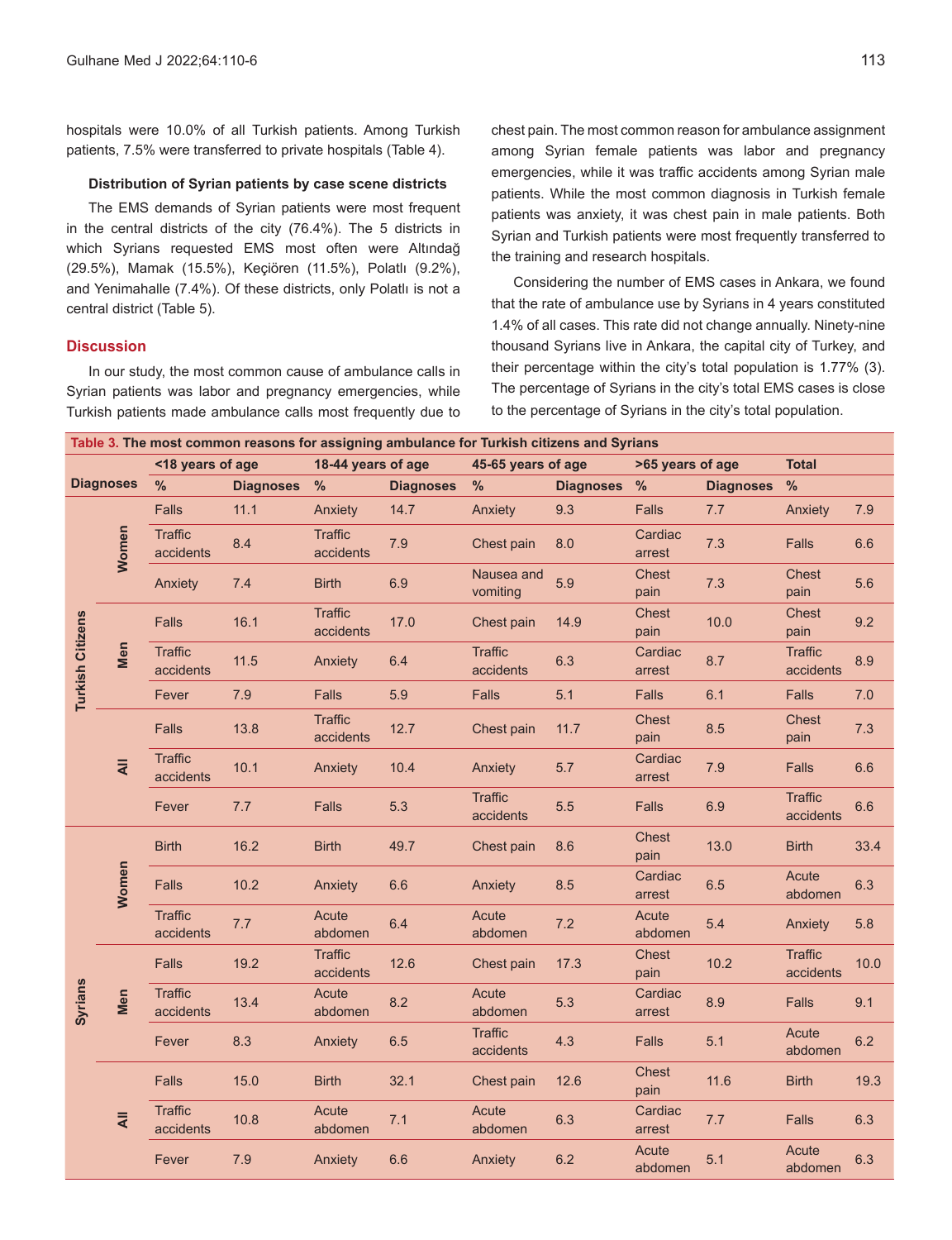| Table 4. Types of transfer hospitals for Turkish citizens and Syrians |                                             |                 |                 |                 |                 |                 |  |  |
|-----------------------------------------------------------------------|---------------------------------------------|-----------------|-----------------|-----------------|-----------------|-----------------|--|--|
|                                                                       |                                             | 2017            | 2018            | 2019            | 2020            | <b>Total</b>    |  |  |
| Citizens<br>Turkish                                                   | Training and research hospitals,<br>$n$ (%) | 71,828 (58.9)   | 74,625 (57.8)   | 78,687 (58.3)   | 88,259 (60.7)   | 241,690 (59.0)  |  |  |
|                                                                       | Secondary care hospitals, n (%)             | 28,731 (23.6)   | 29,504 (22.8)   | 30,780 (22.8)   | 36,244 (24.9)   | 96,596 (23.6)   |  |  |
|                                                                       | University hospitals, n (%)                 | 12,174 (10.0)   | 13,868 (10.7)   | 14,920 (11.0)   | 11,986 (8.2)    | 40,802 (10.0)   |  |  |
|                                                                       | Private hospitals, n (%)                    | 9,131(7.5)      | 11,202(8.7)     | 10,641(7.9)     | 8,954(6.2)      | 30,815(7.5)     |  |  |
|                                                                       | Total, $n$ $\left(\frac{9}{6}\right)$       | 121,864 (100.0) | 129,199 (100.0) | 135,028 (100.0) | 145,443 (100.0) | 409,903 (100.0) |  |  |
| <b>Syrians</b>                                                        | Training and research hospitals,<br>$n$ (%) | 4,146 (80.9)    | 4,017 (79.4)    | 4,079 (79.5)    | 4,214(79.1)     | 16,456 (79.7)   |  |  |
|                                                                       | Secondary care hospitals, n (%)             | 921(18.0)       | 978 (19.3)      | 984 (19.2)      | 1.050(19.7)     | 3.933(19.0)     |  |  |
|                                                                       | University hospitals, n (%)                 | 46(0.9)         | 38(0.8)         | 53(1.0)         | 53(1.0)         | 190(0.9)        |  |  |
|                                                                       | Private hospitals, n (%)                    | 14(0.3)         | 24(0.5)         | 18(0.4)         | 13(0.2)         | 69(0.3)         |  |  |
|                                                                       | Total, $n$ $%$                              | 5,127 (100.0)   | 5,057 (100.0)   | 5,134 (100.0)   | 5,330 (100.0)   | 20,648 (100.0)  |  |  |

| Table 5. Distribution of EMS cases of Syrians under temporary protection in Ankara by districts and years |                   |               |               |               |               |                |  |  |  |
|-----------------------------------------------------------------------------------------------------------|-------------------|---------------|---------------|---------------|---------------|----------------|--|--|--|
|                                                                                                           | Population (2020) | 2017          | 2018          | 2019          | 2020          | <b>Total</b>   |  |  |  |
| Akyurt, n (%)                                                                                             | 37,456 (0.7)      | 45(0.7)       | 61(1.0)       | 86 (1.4)      | 75(1.2)       | 267(1.1)       |  |  |  |
| Altındağ, n (%)                                                                                           | 396, 165 (7.0)    | 1,704(28.2)   | 1,738(29.3)   | 1,993(32.4)   | 1,715(28.0)   | 7,150 (29.5)   |  |  |  |
| Ayaş, n (%)                                                                                               | 13,686 (0.2)      | 28(0.5)       | 32(0.5)       | 38(0.6)       | 19(0.3)       | 117(0.5)       |  |  |  |
| Bala, n (%)                                                                                               | 25,780 (0.5)      | 8(0.1)        | 6(0.1)        | 5(0.1)        | 5(0.1)        | 24(0.1)        |  |  |  |
| Beypazarı, n (%)                                                                                          | 48,732 (0.9)      | 138(2.3)      | 167(2.8)      | 166(2.7)      | 163(2.7)      | 634(2.6)       |  |  |  |
| Çamlıdere, n (%)                                                                                          | 888 (0.2)         | 5(0.1)        | 9(0.2)        | 10(0.2)       | 4(0.1)        | 28(0.1)        |  |  |  |
| Çankaya, n (%)                                                                                            | 925,828 (16.3)    | 363(6.0)      | 303(5.1)      | 390(6.3)      | 539 (8.8)     | 1.595(6.6)     |  |  |  |
| Çubuk, n (%)                                                                                              | 91,142(1.6)       | 156(2.6)      | 155(2.6)      | 189(3.1)      | 165(2.7)      | 665(2.7)       |  |  |  |
| Elmadağ, n (%)                                                                                            | 45,122 (0.8)      | 40 $(0.7)$    | 18(0.3)       | 14(0.2)       | 27(0.4)       | 99(0.4)        |  |  |  |
| Etimesgut, n (%)                                                                                          | 595,305 (10.5)    | 111(1.8)      | 132(2.2)      | 145(2.4)      | 131(2.1)      | 519(2.1)       |  |  |  |
| Evren, $n$ $%$                                                                                            | 3,045(0.1)        | 5(0.1)        | 5(0.1)        | 1(0.0)        | 0(0.0)        | 11(0.0)        |  |  |  |
| Gölbaşı, n (%)                                                                                            | 140,649 (2.5)     | 77(1.3)       | 48(0.8)       | 34(0.6)       | 69(1.1)       | 228(0.9)       |  |  |  |
| Güdül, n (%)                                                                                              | 8,438(0.1)        | 2(0.0)        | 1(0.0)        | 3(0.0)        | 0(0.0)        | 6(0.0)         |  |  |  |
| Haymana, n (%)                                                                                            | 28,922 (0.5)      | 46(0.8)       | 61(1.0)       | 62(1.0)       | 72(1.2)       | 241(1.0)       |  |  |  |
| Kalecik, n (%)                                                                                            | 56,736 (1.0)      | 22(0.4)       | 23(0.4)       | 14(0.2)       | 15(0.2)       | 74(0.3)        |  |  |  |
| Kahramankazan, n (%)                                                                                      | 12,941(0.2)       | 81(1.3)       | 109(1.8)      | 104(1.7)      | 100(1.6)      | 394(1.6)       |  |  |  |
| Keçiören, n (%)                                                                                           | 938,568 (16.6)    | 688 (11.4)    | 680 (11.5)    | 695 (11.3)    | 723 (11.8)    | 2,786 (11.5)   |  |  |  |
| Kızılcahamam, n (%)                                                                                       | 27,507(0.5)       | 17(0.3)       | 32(0.5)       | 35(0.6)       | 23(0.4)       | 107(0.4)       |  |  |  |
| Mamak, $n$ $(\%)$                                                                                         | 669,465 (11.8)    | 1,117(18.5)   | 978 (16.5)    | 764 (12.4)    | 907(14.8)     | 3,766(15.5)    |  |  |  |
| Nallihan, n (%)                                                                                           | 27,434 (0.5)      | 9(0.1)        | 6(0.1)        | 8(0.1)        | 2(0.0)        | 25(0.1)        |  |  |  |
| Polatli, $n$ $(\%)$                                                                                       | 126,623 (2.2)     | 515(8.5)      | 580 (9.8)     | 580 (9.4)     | 559(9.1)      | 2,234(9.2)     |  |  |  |
| Pursaklar, n (%)                                                                                          | 157,082 (2.8)     | 161(2.7)      | 123(2.1)      | 160(2.6)      | 93(1.5)       | 537(2.2)       |  |  |  |
| Sincan, n (%)                                                                                             | 549,108 (9.7)     | 150(2.5)      | 195(3.3)      | 197(3.2)      | 173(2.8)      | 715(2.9)       |  |  |  |
| Şereflikoçhisar, n (%)                                                                                    | 33,310(0.6)       | 80(1.3)       | 67(1.1)       | 55(0.9)       | 50(0.8)       | 252(1.0)       |  |  |  |
| Yenimahalle, n (%)                                                                                        | 695,395 (12.3)    | 477 (7.9)     | 408(6.9)      | 412(6.7)      | 495(8.1)      | 1,792(7.4)     |  |  |  |
| <b>Total</b>                                                                                              | 5,663,322 (100.0) | 6,045 (100.0) | 5,937 (100.0) | 6,160 (100.0) | 6,124 (100.0) | 24,266 (100.0) |  |  |  |
| <b>EMS: Emergency medical services</b>                                                                    |                   |               |               |               |               |                |  |  |  |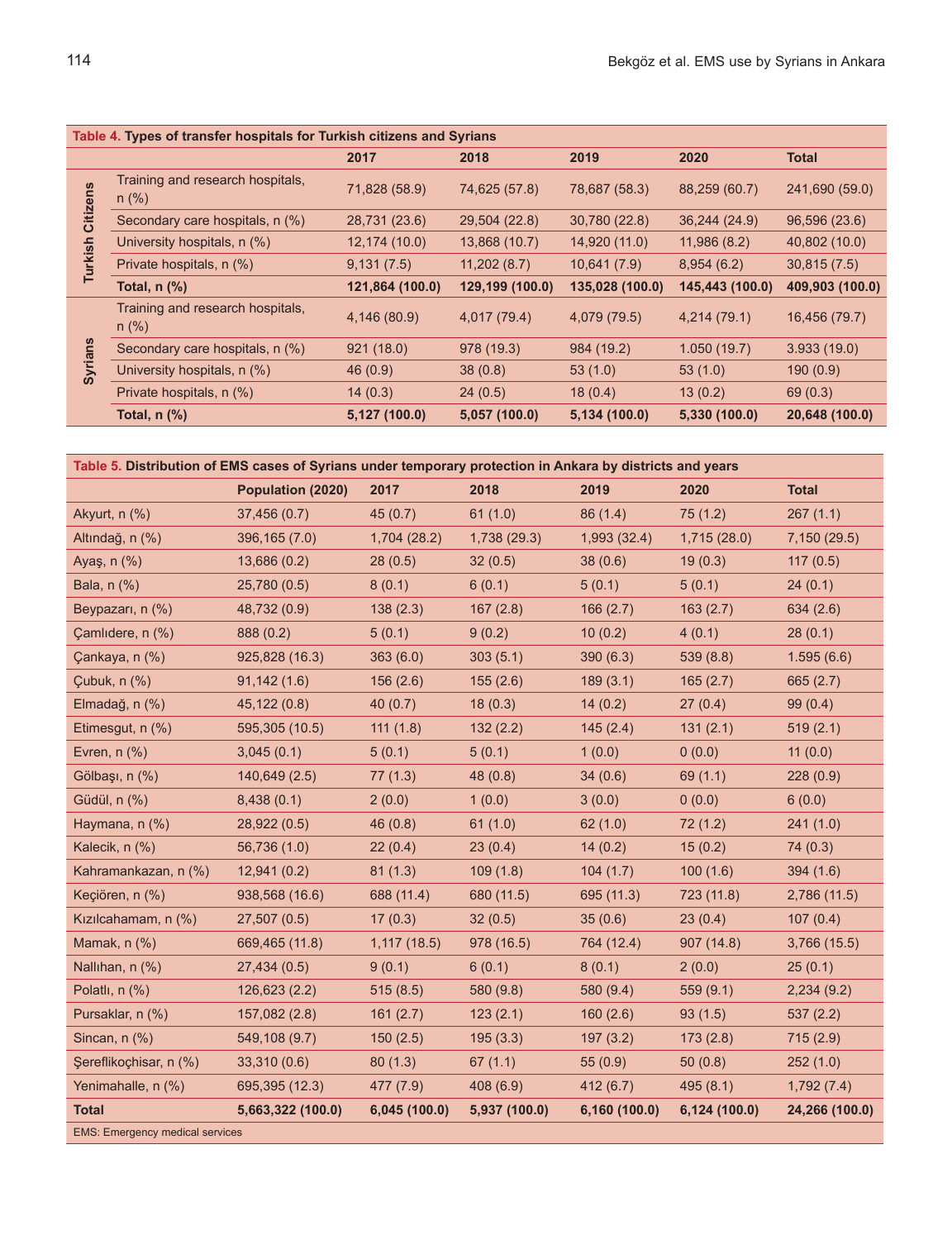Karakuş et al. (6) found that 88.8% of Syrian patients who applied for emergency department in a Turkish city closer to the Syrian border were men. In our study, unlike the findings in the literature, most of the patients were women. We suggest that the reason why the number of male patients in this study was higher than ours was that this study was conducted in a war zone and that those affected in the war were mostly men. In another study evaluating the EMS use of Syrians, 55.2% of Syrian patients were women (7). The findings of this study are similar to ours. We suggest that this is because it was conducted in a city like ours, far from the war zone of the Syrian border. Syrian children aged 0-18 years and Syrian women constitute 70.5% of all Syrian migrants (9). Because these Syrian immigrants live in a foreign country and culture, they have difficulty accessing healthcare services of hospitals. Therefore, they frequently use the ambulance service even in non-emergency events to easily reach the health services of the hospitals by ambulance transport.

In a study on Syrians in Turkey, it was found that they mostly presented emergency departments due to soft tissue disorders (10). In the same study, labor and pregnancy emergency events were not among the most common reasons for the presentation (10). In that study, by Kaya et al. (10), the fact that most patients (58.2%) who applied to the emergency department were men may have led to that result. In a study by Baykan and Aslaner (11) it was found that Syrian patients applied to gynecology and obstetrics clinics three times more often than Turkish citizens. We found in our study that the most common reason for ambulance calls was labor and pregnancy emergencies. In our study, the fact that most patients were female, their mean age was lower contributed to labor and pregnancy emergency disorders being the most common reason for them to call on EMS.

In a study by Vural et al. (12), Syrian female migrants conceived at earlier ages, their antenatal care was insufficient, and they were at risk of adverse pregnancy outcomes. We found that, in our study, the most common reason for assigning ambulances to early-aged patients was labor and pregnancy emergencies. The reason why ambulances were most frequently assigned to Syrian patients due to labor is that most of the Syrian patients in our study, similar to the literature, were women of childbearing age.

In a study examining EMS data from the United States, it was found that the most common reason for ambulance use among young patients was trauma, while it was cardiac issues among others (13). In our study, we found that the reasons for assigning ambulances to patients were trauma in young patients and cardiac causes in other than young patients, in line with the literature.

In a study by Altıner and Yeşil (8) evaluating the use of EMS among Syrian patients, most of the patients (69.4%) were transferred to training and research hospitals. In the same study, it was found that only 3% of patients were transferred to university and private hospitals (8). In our study, we found that the hospitals where patients were transferred most frequently were training and research hospitals, in line with the literature. We think that most patients are transferred to the hospitals owned by the MoH because Syrian immigrants under temporary protection in Turkey benefit from these hospitals free of charge in accordance with the health policies in the country.

In another study conducted in Turkey, it was found that emergency calls of Syrian patients were most frequently from the districts of the city center (8). Similarly, in our study, emergency calls of Syrian patients were most frequently from the districts of the city center (76.4%). The 5 districts of the Ankara EMS with the highest number of Syrian patients were Altındağ, Mamak, Keçiören, Polatlı, and Yenimahalle. Of these districts, only Polatlı is not in the city center.

The most important limitation of our study was that markers that would illustrate the disease severity, such as vital signs and triage codes, were not evaluated because they were not available in the ASOS database. If these markers could be obtained, the severity of the patients and unnecessary ambulance calls could be evaluated. Additionally, since we could not reach more details about the diagnoses such as falls and traffic accidents, we could not analyze them in detail. We suggest that future studies can evaluate the severity of the disease and detailed diagnosis of Syrian patients by analyzing these issues as well.

#### **Conclusion**

Due to the migration from Syria to Turkey because of the civil war in Syria, Turkish EMS teams began treating Syrian patients, especially in certain regions. Most of the Syrian patients treated by the ambulance teams consisted of women and young patients. The most common reason for the ambulance call of the Syrian patients was labor and pregnancy emergencies, and the most common diagnosis recorded by the teams after the EMS intervention was labor and pregnancy emergencies. Turkish patients most frequently called for an ambulance due to chest pain. Additionally, there was a statistically significant difference between Turkish and Syrian patients in terms of reasons for calls, and diagnoses.

#### **Ethics**

**Ethics Committee Approval:** Ethics approval of the study was obtained from the University of Health Sciences Turkey, Dr. Abdurrahman Yurtaslan Oncology Health Application and Research Center Non-Invasive Ethics Committee (ref. no.: 2020-92; date: October 06, 2021).

**Informed Consent:** Retrospective study.

**Peer-review:** Externally and internally peer-reviewed.